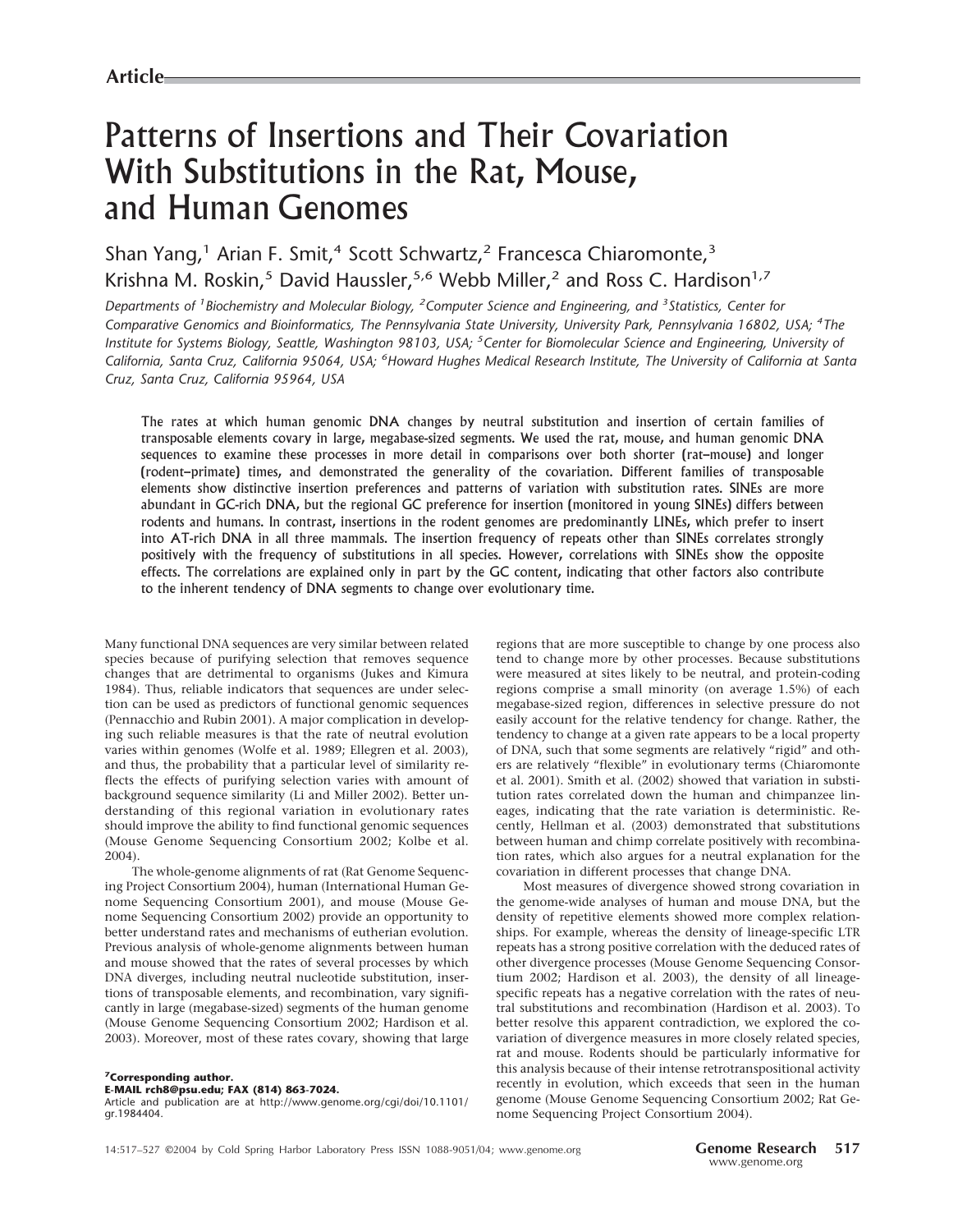# **RESULTS**

#### Alignments Among Rat, Mouse, and Human Genomes

The rat, mouse, and human genomes were aligned in all pairwise combinations using BLASTZ (Schwartz et al. 2003). These alignments were constructed using information about the ages of interspersed repeats, which allows their origin to be assigned to individual branches of the phylogenetic tree (Fig. 1). Methods for assigning the repeats to recent and ancestral branches are described in the next section. Nucleotide substitution rates were deduced from the alignments and used to study their covariation with insertions of repeats.

#### Lineage-Specific and Ancestral Repeats in Rat, Mouse, and Human Genomes

About half of each of the human, mouse, and rat genome sequences is comprised of interspersed repeats, which primarily are the remnants of transposable elements. Copies of those elements active before a speciation event can be found at orthologous sites in both species (unless a later deletion has removed the element), whereas copies that arrived later are lineage specific. No evidence for selective deletion of individual repetitive elements has been reported in mammals; thus, such deletion events are larger than an individual element. Only one example of a specific deletion of a mammalian repeat has been reported, deleting part of an Alu repeat in the human *CD4* gene (Edwards and Gibbs 1992). Even in this case, the signature of the Alu element was left behind in the genome. Alignments between mammalian genomes are dramatically improved by the removal of lineage-specific repeats (Schwartz et al. 2003). Oftentimes, such a deletion reconstructs the ancestral situation, thereby reducing the number of gaps in an alignment and increasing sensitivity. Furthermore, many lineage-specific repeats in rodents and primates (specifically copies of the abundant Alu/B1 SINEs and the LINE1s) match each other closely and can create confounding, ectopic alignments.

For analyzing the mouse and rat genomes, we considerably expanded the rodent repeat libraries, from 136 rodent-specific repeats (175 kb of consensus sequence) in Jan 2002 to 391 (579 kb) in August 2003.

Each interspersed repeat family in the three genomes was labeled as either ancestral or lineage specific, on the basis of the observed presence or absence, respectively, of copies at orthologous sites in both species. For alignments between a rodent and human sequence, ancestral repeats are those present in the last common ancestor to rodents and primates  $(A<sub>HMR</sub>$  in Fig. 1). The high substitution level in the rodent lineages limits the sensitivity of finding repeat elements ancestral to the rodent–primate divergence from these genomes; therefore, all  $A_{HMR}$ -ancestral repeats have been established from copies in the human genome. Human repeat families with copies that are 12%–18% diverged from their consensus were transpositionally active around the time of the rodent–primate divergence (Mouse Genome Sequenc-



Figure 1 Phylogenetic tree for rat, mouse, and human and their last common ancestors. The last common ancestor for human, mouse, and rat is  $A_{HMR}$ , and the last common ancestor for mouse and rat is  $A_{MRL}$ ;  $A_{HMR}$ and the ancestors to other eutherian mammalian orders diverged earlier from the last common eutherian ancestor  $A_{eu}$ . The branch from  $A_{HMR}$  to human is defined as "human" and is referred to by the suffix "H", the branch from  $A<sub>HMR</sub>$  to  $A<sub>MR</sub>$  is defined as "rodent" and is referred to by the suffix "Ro", the branch from  $A_{MR}$  to rat is defined as "rat" and is referred to by the suffix "R", and the branch from  $A_{MR}$  to mouse is defined as "mouse" and is referred to by the suffix "M". Average approximate times for the divergence from  $A_{HMR}$  and  $A_{MR}$  (Adkins et al. 2001; Mouse Genome Sequencing Consortium 2002; Springer et al. 2003) are given in millions of years.

ing Consortium 2002). All such human repeat families were examined for copies present at orthologous sites in mouse or rat. Those families with orthologous rodent copies were assigned as ancestral, those without orthologs were assigned as lineage specific. Less-diverged families of repeats were automatically assumed to be lineage specific, and more-diverged families were assumed to be ancestral. For alignments between rat and mouse, ancestral repeats are those present in the last common ancestor to mouse and rat  $(A_{MR}$  in Fig. 1). In this case, repeat families with copies that are 7%–12% diverged from their consensus in mouse or rat (hence, were active around the time of the rat–mouse divergence) were examined for copies present at orthologous sites in the other rodent species. Assignments of  $A_{MR}$ -ancestral, mouse-specific and rat-specific repeats were made using the same logic as for those at the rodent–primate divergence. The establishment of age is greatly helped by the fact that evolutionary trees can be built for retroposon families in mammalian genomes (Smit 1993; Smit et al. 1995); families that are ancestral to those

| Table 1. Composition of the August 2003 RepeatMasker Database by Lineage-Specific and Ancestral Repeats |  |  |
|---------------------------------------------------------------------------------------------------------|--|--|
|                                                                                                         |  |  |

| <b>Repeat class</b> | Mammalian-wide | Primate-specific | Rodent-wide | Rat-specific | Mouse-specific |
|---------------------|----------------|------------------|-------------|--------------|----------------|
| <b>SINE</b>         | 3(1)           | 26(7)            | 20(3)       | 8(1)         | 7(1)           |
| <b>LINE</b>         | 64 (102)       | 36(55)           | 25(52)      | 12(23)       | 18(28)         |
| <b>LTR</b>          | 156 (241)      | 221 (475)        | 110 (140)   | 84 (182)     | 94 (154)       |
| <b>DNA</b>          | 100 (105)      | 26(25)           | 8(4)        |              |                |

Note: The number of repeat families in each class is given for each category of repeats (lineage-specific or ancestral), and the number of kilobase of family consensus sequence is given in parentheses. A few unclassified elements are left out.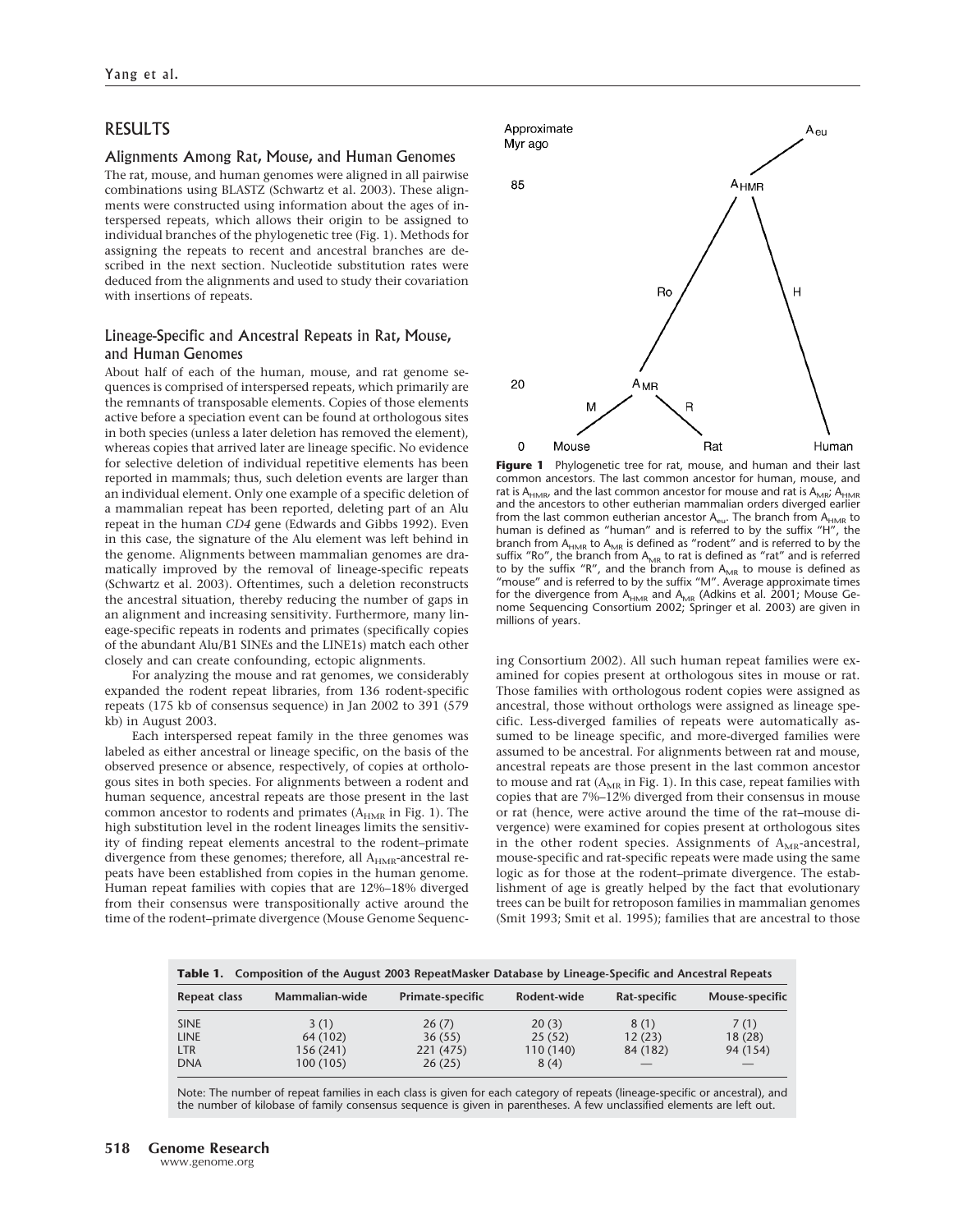for which copies can be found at orthologous sites are necessarily ancestral to the speciation as well, whereas families derived from elements that are lineage specific must be lineage specific as well.

The net result of this analysis is that repeats can be assigned as appearing on the human, rodent, mouse, and rat branches of the phylogenetic tree (Fig. 1). The August 2003 release of Repeat-Masker (Smit and Green 1999) has initial phylogenetic tags with each mammalian repeat consensus to designate the assigned branch. The composition of the primate and rodent repeat databases is listed in Table 1.

Normal RepeatMasker output can be modified with the RepeatDater script (distributed with RepeatMasker) to indicate whether an annotated repeat is likely to be shared or lineage specific. This information was used before each BLASTZ alignment.

# Differences in the Patterns of Lineage-Specific Interspersed Repeats Among Rat, Mouse, and Human

The predominant class of interspersed repeats in rodents consists of LINEs, whereas SINEs (Alu repeats) predominate in humans (Fig. 2A). LINE1 activity surged in the rat lineage between 5 and 15 million years ago, as indicated by a peak of LINE1 copies that are 2%–5% diverged from the six reconstructed rat-specific source genes. LINE1 activity remained relatively stable in mouse. In contrast, LTR repeats have been more transpositionally active in mouse than in rat. The rodent repeats whose divergence from the consensus exceeds 12% were largely in the  $A_{MR}$  ancestor. Thus, the classes of repeats in the 13%–39% divergence range are those that accumulated along the rodent branch (Fig. 1), and their distributions are similar for both rat and mouse, as expected.

The transpositional activity of all repeats has decreased gradually in the recent human lineage (repeats with less than 11% divergence from the consensus in Fig. 2A, human), although a small spike of activity is seen at 3%–4% divergence. In contrast, the rate of transposition in rodents has remained high during recent evolution. The decline in the amount of repetitive DNA in the 1%–3% divergence categories is expected, given that the small number of source genes for each family differs by 2%–3% among each other (Matera et al. 1990; Arcot et al. 1995). Thus, at its birth, each new repeating element generated from one source gene differs from new elements derived from other source genes for that same family. The different source genes are not defined sufficiently well for RepeatMasker to distinguish among their progeny.

Whereas LINEs account for much of the recent transpositional activity in both rodents, different SINEs have remained active. In fact, a new family of SINEs, the ID repeats, has arisen in the rat lineage (Kim and Deininger 1996; Fig. 2B). Like the B2 repeats, this family is derived from a tRNA-like gene, in contrast to the rodent B1 and human Alu families, which are derived from a 7SL RNA gene. Concomitantly with the advent of ID repeats in rats, the B1 family declined in activity, whereas in mice, the B1 repeats remained moderately active. In both rodents, the B2 repeats show a similar gradual decline in activity, although the lower number of less-diverged copies may again (partially) reflect an incomplete definition of recent source genes.

# Difference Between Rodents and Humans in Local GC-Content Preference for Insertion of SINEs

The continued activity of SINEs in rats provides enough repeats to expand the analysis of the genomic context preferred for insertion of repeats. Previous studies (International Human Genome Sequencing Consortium 2001) showed that very young



**Figure 2** (Continued on next page)

human SINEs (Alu repeats) are more prevalent in DNA of low GC content, but the older SINEs are markedly enriched in DNA of high GC content. This result is recapitulated with a more recent and more complete human assembly (Fig. 3A). In contrast, the very young SINEs in rats (ID repeats) are much more frequent in high GC DNA, indicating that they prefer to insert into GC-rich DNA. The distribution of repeats does not change for older rodent SINEs (Fig. 3A), indicating that they also are retained in GC-rich DNA. A similar pattern is seen for the mouse SINEs (Fig. 3A). Examination of the distribution of each rodent SINE family (ID, B1 and B2 repeats) by age and GC content of the surrounding DNA shows that all three families are inserted and retained preferentially in high GC DNA (data not shown). LINEs show a different pattern, preferring to insert into low GC DNA in all three genomes (shown by the distribution of low divergence repeats, Fig. 3B) and to be retained there (shown by the distribution of higher divergence repeats, Fig. 3B). Thus, the preference for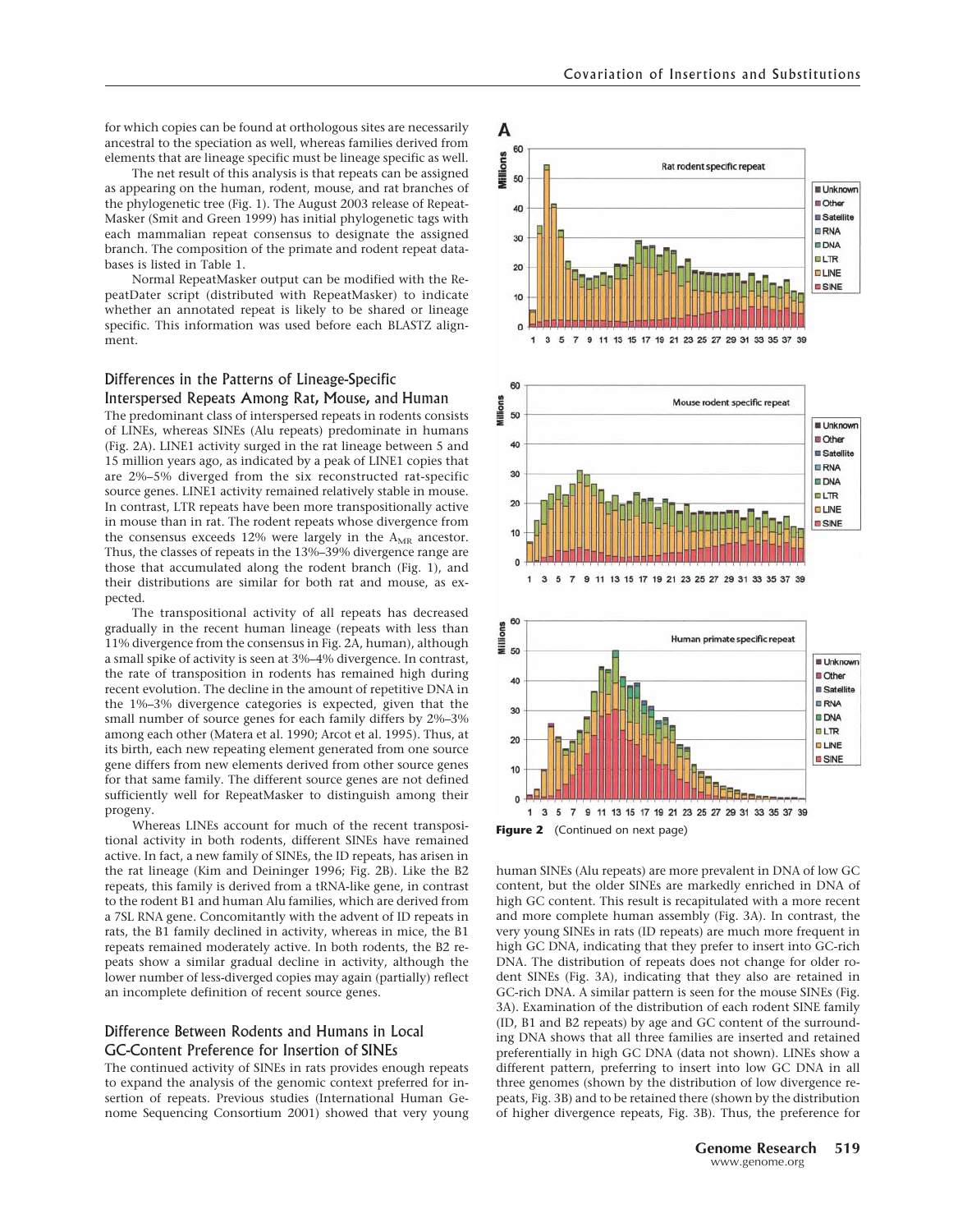

Figure 2 Age distribution of repeats in rat, mouse, and human that have inserted since their divergence from A<sub>HMR</sub>. The *x*-axis represents divergence from consensus sequences, corrected for multiple hits at a single site using the Jukes-Cantor model (Jukes and Cantor 1969). This model was chosen for this analysis to be consistent with previous publications (International Human Genome Sequencing Consortium 2001; Mouse Genome Sequencing Consortium 2002). The *y*-axis is the number of nucleotides occupied by each repeat family at each divergence level. (*A*) Distribution for all repeat families that have accumulated since the divergence from A<sub>HMR</sub>. For rat, the repeats are those that accumulated along both the rodent and the rat branches (Fig. 1); for mouse, the repeats are those that accumulated along both the rodent and the mouse branches (Fig. 1); for human, the repeats are those that accumulated along the human branch (Fig. 1). (*B*) Distribution of recent mammalian SINEs by age and family. The number of nucleotides in each family is plotted by percent divergence from the consensus sequence for each family. Only recent SINEs (0%–9% divergence) are examined in rat (*left*), mouse (*middle*), and human (*right*). The rat recent SINEs consist of IDs (red), B1s (blue), and B2s (green). The recent SINEs in mouse consist of B1s (blue) and B2s (green); the mouse IDs are not visible on the plot. Recent SINEs in humans are exclusively Alu repeats (blue).

rodent SINEs inserting in high GC DNA is the opposite of that shown by LINEs.

The insertion and retention preference of SINEs and LINEs is reflected in their current distribution by GC content in rat, mouse, and human, whereas density of LTR repeats shows little dependence on GC content (Fig. 4). Each genome was divided into large (1 Mb) nonoverlapping windows, and the local densities of each class of repeats were determined as the fraction of nucleotides in the window occupied by the lineage-specific members of that class of repeats. The repeat densities were further separated by the branch of the phylogenetic tree on which they arose. For example, the local density of SINE elements that arose along the rodent plus rat branches is referred to as *SineRoR*, that for SINES that arose along the rodent plus mouse branch is *SineRoM*, and that for SINEs that arose along the human branch is *SineH*. Similar calculations were done for LINEs and LTR repeats. When plotted against *fGC*, the fraction of nucleotides in the 1-Mb window that are G or C, the strong enrichment of lineage-specific SINEs in GC-rich DNA and LINEs in AT-rich DNA is clear (Fig. 4). The enrichment of LINEs in AT-rich DNA is more dramatic in rat and mouse than in human, with a particularly steep negative slope below an *fGC* of 0.45. This reflects the greater abundance of LINEs in the rodent genomes, which are largely concentrated in the AT-rich DNA. In contrast to the striking enrichment of SINEs and LINEs in high and low *fGC*, respectively, the plots of density of lineage-specific LTR density are essentially flat versus *fGC*.

#### Local Variation in Rates of Substitution and Insertions

The rate of likely neutral substitutions between rodents and between human and rodent genomes was computed using previously described methods (Mouse Genome Sequencing Consortium 2002; Hardison et al. 2003). In brief, the whole-genome pairwise alignments and RepeatMasker output was used to compute all mismatches in the relevant ancestral repeats, that is, those in  $\rm A_{HMR}$  for human–rodent comparisons and those in  $\rm A_{MR}$ for comparisons between rodents (Fig. 1). The fraction of mismatches in aligned regions was converted to substitutions per site using the REV model to correct for multiple hits at a single site (Tavare 1986; Yang 1997). The local measure of substitutions per site in aligned ancestral repeats (in this case, nonoverlapping 1-Mb windows) is called  $t_{AR}$  (Mouse Genome Sequencing Consortium 2002; Hardison et al. 2003). The ancestral repeats are a good, but not perfect, model for neutral DNA (for review, see Ellegren et al. 2003). One advantage is their abundance. Our analysis examines 180–189 million, 53–58 million, and 285–287 million aligned sites in ancestral repeats, respectively, for the human–rodent, rodent–human, and between rodent comparisons. The densities of lineage-specific repeats (*RepH*, *RepRoR*, *RepRoM*, and analogous densities of the different classes) also were computed in 1-Mb nonoverlapping windows as described above and in the Methods section.

The amounts of change by substitution and insertions of lineage-specific transposable elements vary substantially across 1-Mb nonoverlapping windows both over short (rat–mouse) and longer (rodent–primate) comparisons. All of these parameters present a wide variation range; histograms for  $t_{AR}$  and lineagespecific repeat densities are shown in Figure 5. Because of the shorter phylogenetic distance, the histograms for the substitution rate  $t_{AR}$  derived from alignments within rodents are shifted to the left (lower values, Fig. 5A). The distribution of  $t_{AR}$  from the rat–human alignments is shifted slightly to the right of that from mouse–human alignments, consistent with the ∼6% faster rate in the rat branch compared with the mouse branch (Rat Genome Sequencing Project Consortium 2004).

The distributions for densities of lineage-specific repetitive DNA are wide for all branches (Fig. 5B), and they show striking differences. The densities of rat- and mouse-specific interspersed repeats (*RepR* and *RepM*) generally are lower than older repeats (*RepRo*) because they have been active for shorter times. These distributions reflect the intense activity of rodent retrotransposons before (*RepRo*) and after (*RepR* and *RepM*) the mouse–rat divergence (Fig. 2; Mouse Genome Sequencing Consortium 2002). The distribution for human-specific repeats (*RepH*) is shifted to the left of the distributions for the older rodentinterspersed repeats (Fig. 5B), consistent with lower transposi-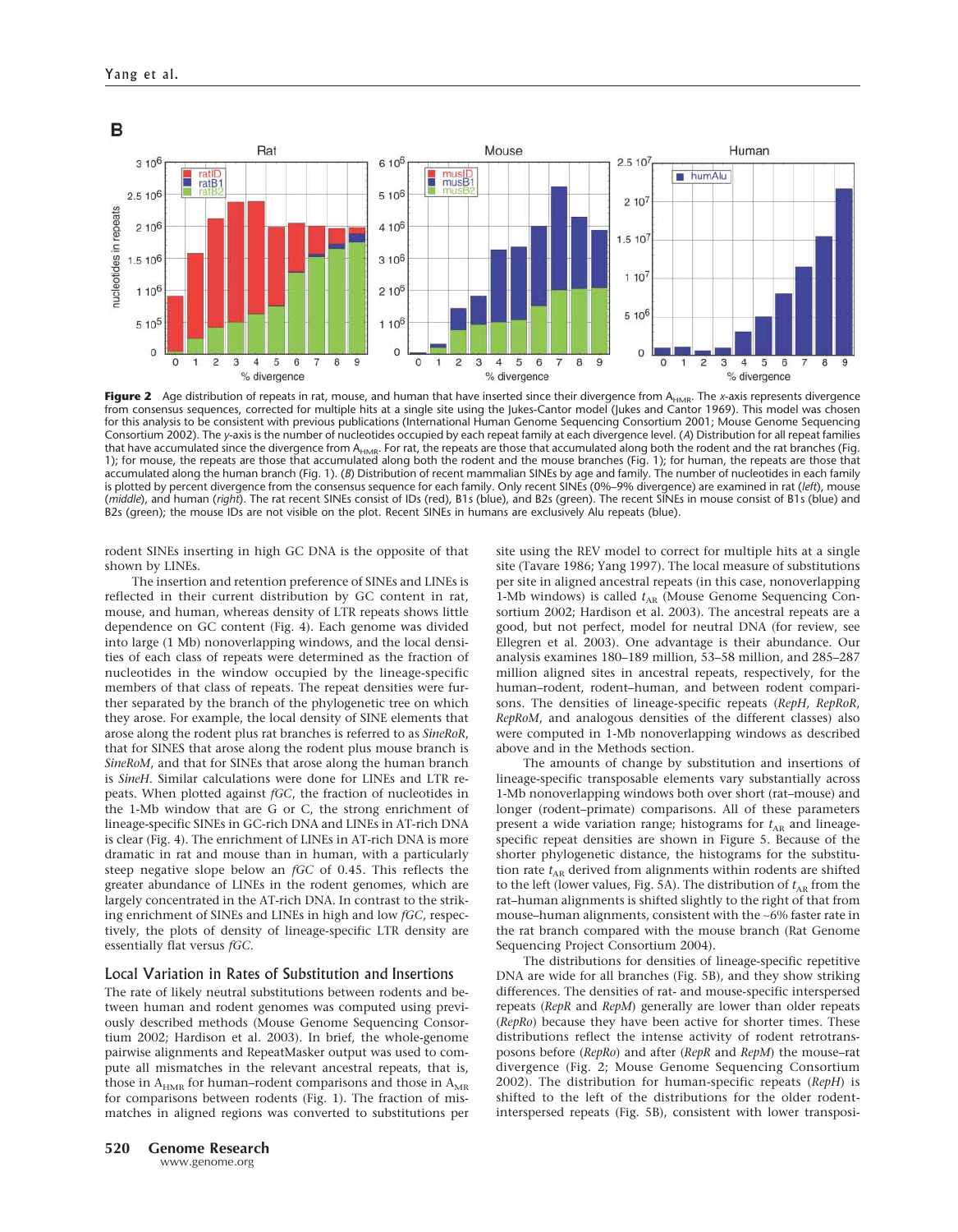

**Figure 3** Frequency of occurrence of different ages and families of interspersed repeats in regions of different GC-content. The local GC-content (measured as the fraction of G or C in the surrounding 50 kb) was determined for each member of a repeat family, the number of repeats in intervals of GC-content was counted and then divided by the abundance of all genomic DNA in that interval to obtain the relative frequency of repeats. Repeats of different ages (measured by their divergence from the consensus) were examined for SINEs (*A*) and LINEs (*B*) for the rat (*top*), mouse (*middle*), and human (*bottom*) genomes.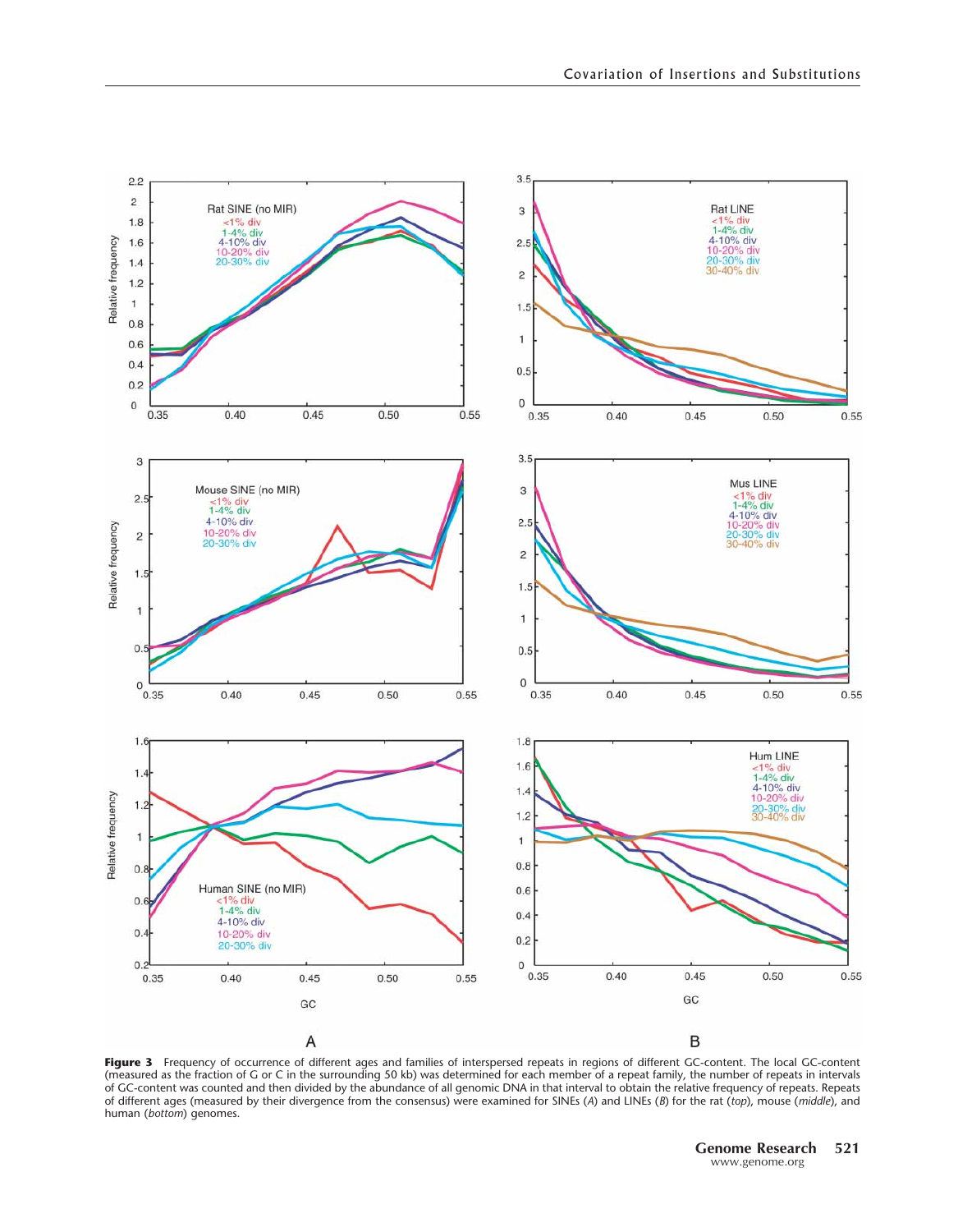

Figure 4 Scatter plots of lineage-specific repeat densities in 1-Mb nonoverlapping windows by family (SINEs, LINEs, and LTRs) against GC content of the window in rat, mouse, and human. The fraction of nucleotides in the 1-Mb window occupied by each family of lineage-specific repeat is the density plotted on the *y*-axis; the fraction of nucleotides in the window that are G or C is the fraction GC (*fGC*) plotted on the *x*-axis. For mouse and rat, the lineage-specific repeats are those that accumulated on both the rodent and mouse (suffix RoM) or rodent and rat (suffix RoR) branches. A quadratic fit (red curve) is superimposed on each plot.

tional activity of the long transposable elements such as LINEs along the human branch (Fig. 2A).

## Covariation in Rates of Substitution and Insertions Except SINEs

Given the wide local variation presented by likely neutral substitutions ( $t_{AR}$ ) and lineage-specific transpositional insertion rates in all three genomes, we measured the extent to which these rates vary together. We calculated the correlations between pairs of these measurements for all pairwise alignments.

The substitutions per site  $(t_{AR})$  and repeat densities (*RepLS*, where *LS* refers to the relevant lineage-specific repeats in the first species in an alignment) show strong positive, highly significant pairwise correlations for alignments between rodents (Fig. 6A). These comparisons involve the two genomes that are phylogenetically closest (Fig. 1) and have the most similar patterns of transpositional activity (Figs. 2–4). The correlations are less strong, but they are still positive and significant when rodent genomes are compared with human (rat–human and mouse– human alignments). These comparisons cover a larger phylogenetic distance, and transposition in the reference (rodent) genome is still active and dominated by LINE insertions.

Consistent with our previous report (Hardison et al. 2003), the correlations between  $t_{AR}$  and *RepLS* are negative for human– mouse and human–rat alignments (Fig. 6A). Because the human– mouse comparison covers an identical phylogenetic distance as the mouse–human comparison, the distance is not the determinant of the negative correlations seen between  $t_{AR}$  and *RepLS* for human–rodent alignments. *RepLS* measures the combined densities of all lineage-specific repetitive elements, but the regional insertion preferences differ between classes of repeats and between species in some cases. In particular, SINEs dominate the pattern of transpositional insertion in humans, whereas LINEs dominate that for rodents (Fig. 2), and the SINEs show a different GC-related regional insertional preference between humans and rodents (Fig. 3).

Thus, we focused on deconvoluting *RepLS* as a potential confounding factor by examining the densities of the three major classes of repeats (SINEs, LINEs, and LTRs) separately in these comparisons. The correlations between SINE density (*SineLS*) and substitutions per site are negative for all pairwise alignments (Fig.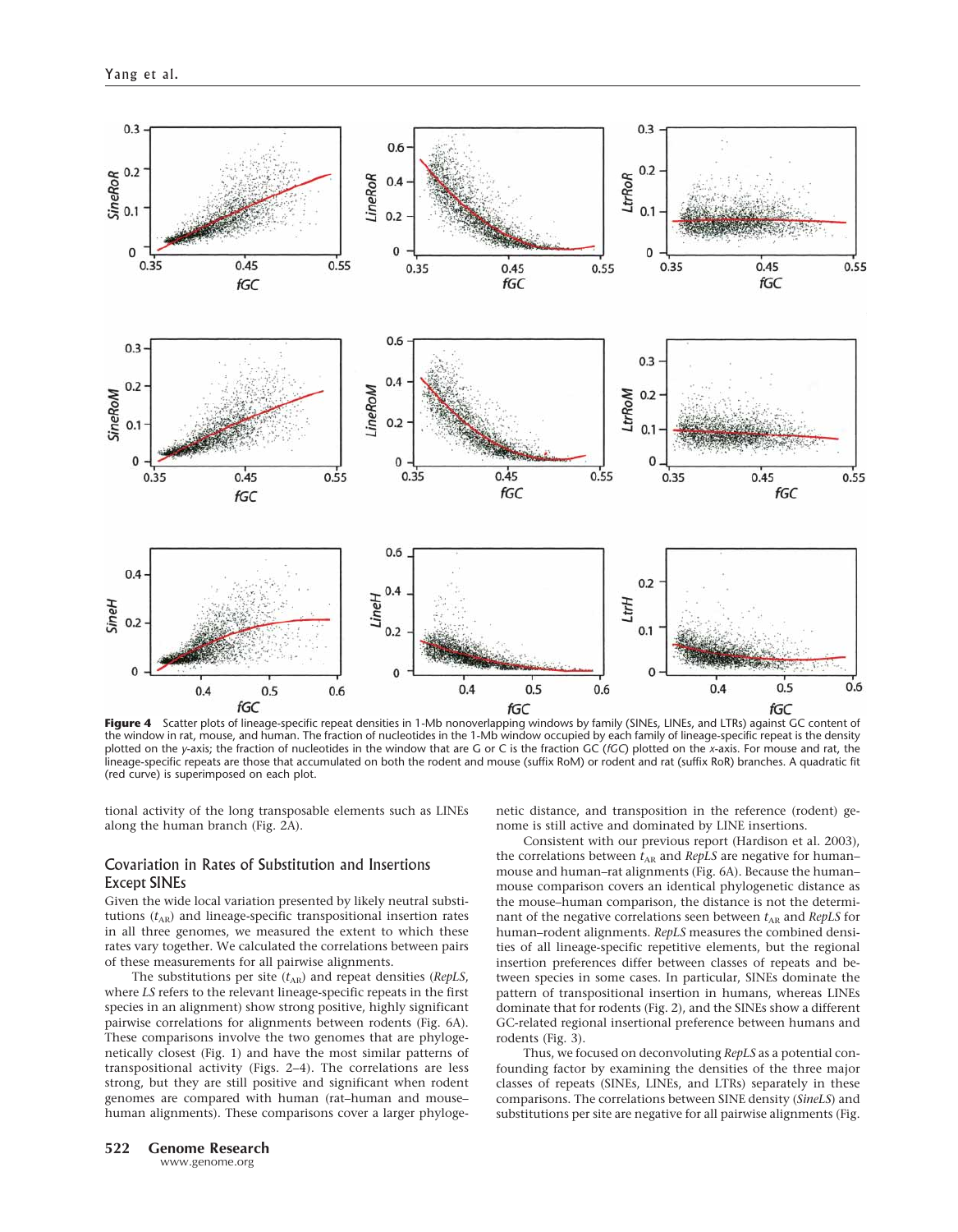

**Figure 5** Distributions of divergence rates for pairwise comparisons among rat, mouse, and human. (A) Histograms of  $t_{AR}$ , the local nucleotide substitution rate in aligned ancestral repeats, for alignments between rat and mouse (black line), mouse and rat (green line), rat and human (red line), mouse and human alignments (dark blue line), human and rat (light blue line), and human and mouse (violet line). (*B*) Histograms of the density of lineage-specific interspersed repeats on the rat branch (*RepR*, black line), the mouse branch (*RepM*, green line), the human branch (*RepH*, light blue line), and the rodent branch (*RepRo*). The latter was computed in the rat genome to determine *RepRo*(Rat), the red line, and in the mouse genome to determine *RepRo*(Mus), the dark blue line. All measures were computed in 1-Mb nonoverlapping windows.

6A). In contrast, all correlations of LINE density (*LineLS*) and LTR density (*LtrLS*) with  $t_{AR}$  are positive, regardless of the alignment examined. These results explain the negative correlation between substitution rate and density of all interspersed repeats previously observed in human–mouse comparisons (Hardison et al. 2003). SINEs, which are the dominant repeat in the human (reference) genome, are most abundant in GC-rich DNA (the opposite of the pattern seen for LINEs and LTRs), and they also are more abundant in more slowly changing DNA (small values for  $t_{AR}$ ). Thus, the major classes of repeats differ in their regional preference for GC content (high GC for SINEs, but low GC for LINEs) and the inherent tendency to change (low  $t_{AP}$  for SINEs, but high  $t_{AR}$  for LINEs).

Additional studies (data not shown) examined the covariation after separating different classes of repeats by age (measured as divergence from the consensus). The effects were substantially less than those observed when separating repeats into different classes.

#### Relationships Between Divergence Measures and GC Content

Given the striking differences in the relationships between the major classes of repeats and GC content (Fig. 4), it was important to examine the behavior of substitutions with GC content for each species, again measured in 1-Mb nonoverlapping windows. The substitutions per site  $(t_{AR})$  decrease over the *fGC* interval of 0.35 to ∼0.40 for all of the alignments (Fig. 7); note that *fGC* refers to the fraction of G or C nucleotides in the reference (first) sequence. For alignments with rat as the reference sequence, the



Figure 6 Pairwise correlations among measures of sequence divergence in comparisons among mammals. (*A*) Analysis of the original data. The amount of change by three processes was quantified in about 2500 1-Mb nonoverlapping windows genome-wide in two-way alignments among rat, mouse, and human. The function  $t_{AR}$  is the substitutions per site in aligning ancestral repeats within each window, and *RepLS* is the portion of each window of the first (reference) species occupied by lineage-specific repeats. The portions occupied by lineage-specific LINEs, SINEs, and LTRs are given by *LineLS*, *SineLS*, and *LtrLS*, respectively. Correlation coefficients for each comparison are plotted. The brackets between roughly  $-0.05$  and  $+0.05$  denote the region in which the correlations lose statistical significance (*P* value more than 0.05) (*B*) Pairwise correlations among measures of sequence divergence in comparisons among mammals, after removing the effects of (1) G+C content in the first species, and (2) change in  $G+C$  content between the two species, using quadratic regressions.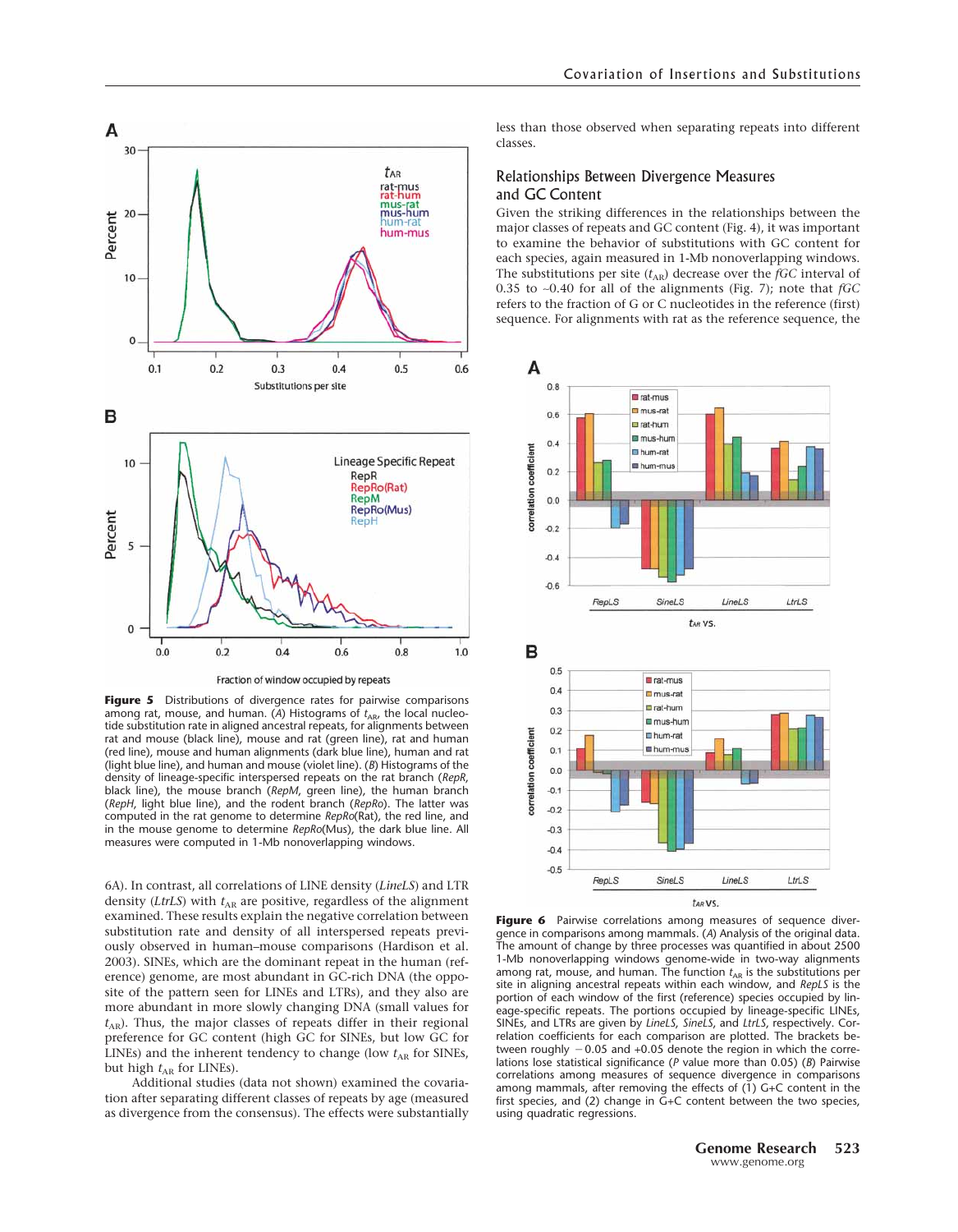

Figure 7 Scatter plots of  $t_{AR}$  against GC content of the window (*fGC*) in alignments among rat, mouse, and human for 1-Mb nonoverlapping windows. A quadratic fit (red curve) is superimposed on each plot.

plots are flat above an *fGC* of 0.40, but for mouse–human and human–mouse alignments, the trend is slightly increasing in this interval. A fit to a quadratic is appropriate for all the comparisons, even when the increase at higher *fGC* is modest, and is used in the following section.

#### Amount of Covariation Among Divergence Measures Explained by GC Content

Previous studies showed that human GC content and related variables can only partially account for the covariation of divergence measures observed in human–mouse alignments (Mouse Genome Sequencing Consortium 2002; Hardison et al. 2003). It was important to re-examine this issue for the comparisons with additional genomes and, in particular, with respect to the major classes of repeats, which have pronounced and distinctive dependence on GC content (Fig. 4). Considering the various pairwise alignments, we found that the GC content of surrounding DNA accounts for some but not all of the covariation.

For each collection of pairwise alignments and each divergence measure ( $t_{AR}$ , RepLS, SineLS, LineLS, and LtrLS), we fitted a

quadratic regression with two predictors as follows: (1) *fGC*, the GC fraction in the first species (scatter plots shown in Figs. 4 and 7), and (2) change in GC content (*dGC*) between the two species (Mouse Genome Sequencing Consortium 2002). Correlations were then calculated on residuals from these regressions, instead of the original divergence measures (Fig. 6B). In most of the cases, after removing the GC-related effects in this way, correlation coefficients decreased compared with those for the original divergence measures, but retained the same sign. The decrease in correlation coefficients reflects the extent to which GC content can explain the covariation. In alignments between rodents, GC-related parameters account for over half of the covariation between  $t_{AR}$  and *RepLS*, *SineLS*, and *LineLS*. This fits with the substantial dependence of each of these measures on *fGC* (Figs. 4 and 7). In contrast, the correlations on residuals are modestly reduced compared with the original data for  $t_{AR}$  and *LtrLS*, in keeping with the lack of dependence of *LtrLS* on *fGC* (Fig. 4).

At the larger phylogenetic distance between rodents (reference sequences) and human, the GC-related parameters explain all of the covariation between  $t_{AR}$  and *RepLS*, so that the correlation on the residuals is no longer significant. However, the effects differ depending on the class of repeats. The GC-related parameters explain much of the covariation of  $t_{AR}$  with *LineLS* (and hence, Re*pLS*, of which *LineLS* is the dominant component for rodents), but they explain none of the correlation between  $t_{AR}$  and *LtrLS* (Fig. 6B). Again, this fits with the GC-dependence of *LineLS*, but GC-independence of *LtrLS*.

When the correlations are examined using alignments with human as the reference sequence, the distinctive negative correlation between  $t_{AR}$  and human *RepLS*, which is dominated by human *SineLS* (Alu) repeats, is still strong even after removing GC-related effects (Fig. 6B). Thus, for most of the comparisons, GC content explains some of the inherent tendency for DNA segments to change, but properties other than GC content also contribute. These relationships are clearer at the shorter phylogenetic distance covered by rat–mouse alignments.

# DISCUSSION

Adding the rat genome (Rat Genome Sequencing Project Consortium 2004) to the mouse and human genomes opens many opportunities for new insights into mammalian evolution. The generality of observations about genome structure and function can be tested. For example, we show that the substantial variation in nucleotide substitution rates and repeat density observed for human–mouse comparisons is also seen for comparisons over a smaller evolutionary distance (within rodents) and when using rodent sequences as the references. Given the differences in pat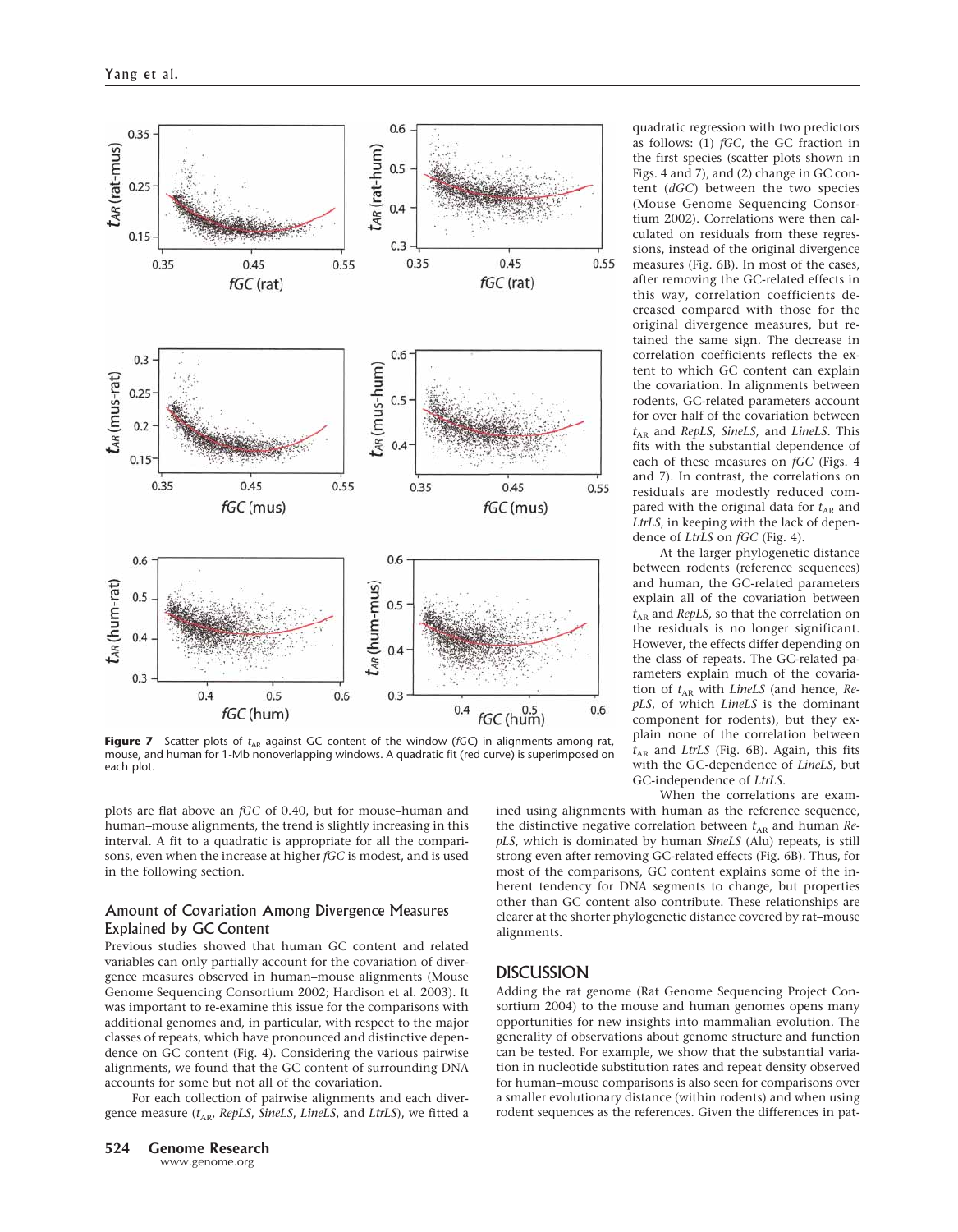terns of repetitive elements between rodents and humans, it was important to show the local variation in these rates for rodents on the basis of genome-wide alignments. The current study also clarifies some issues that were confounding previous analyses of the covariation between substitution rates and repeat densities. We find that the densities of various classes of repeats show different correlations with nucleotide substitutions. The density of LINEs correlates positively with substitutions, whereas the density of SINEs shows the opposite relationship. Thus, for comparisons with a rodent genome as the reference sequence, for which the density of interspersed repeats is dominated by LINEs, a positive correlation is observed. In contrast, for comparisons with the human genome as the reference sequence, for which the density of interspersed repeats is dominated by SINEs, a negative correlation is obtained. This explains the failure to see a positive correlation between the density of all repetitive elements and nucleotide substitutions in human–mouse alignments in previous studies (Hardison et al. 2003).

We have measured nucleotide substitutions in one model for neutral DNA, aligned repeats that predate the divergence of the species being examined (Mouse Genome Sequencing Consortium 2002; Hardison et al. 2003). Thus, it is unlikely that different selective pressures over large regions cause the differences in evolutionary rate. Instead, one can interpret the covariation as reflecting an inherent tendency for change in some regions of the DNA. These regions are very large, megabase-sized segments. The inherent tendency to change can be termed the evolutionary flexibility of genomic segments (Chiaromonte et al. 2001), with more flexible regions changing fast and evolutionarily more rigid regions changing slowly by almost all processes that change DNA. Smith et al. (2002) showed that the substitution rate in likely neutral sites also varies at smaller scales in comparisons among human, chimpanzee, and baboon sequences. Importantly, the rate variation correlated along both the human and chimpanzee lineages, indicating that some property of the sequences, not selection on individual sites, determines the rate variation. The authors call this deterministic rate variation, which is equivalent to our conclusion that regions show an inherent tendency to change. Covariation of substitution rates and recombination rates was also observed between human and chimpanzee genome sequences (Hellmann et al. 2003), consistent with variation in the rate of neutral evolution (Lercher and Hurst 2002). The search for an explanatory mechanism is the subject of other studies; one interesting possibility is that double-strand breaks on chromosomes such as those that form during recombination are also mutagenic (Nachman 2001; Lercher and Hurst 2002). Ellegren et al. (2003) point out that these regions of different neutral rates may be subject to regional selection, such that some classes of genes tend to accumulate over evolutionary time in, say, more slowly changing regions. This is consistent with the clustering of housekeeping genes in the human genome (Lercher et al. 2002; Pal and Hurst 2003).

Each model for neutral DNA has distinctive advantages and disadvantages (Ellegren et al. 2003). Aligned ancestral repeats are abundant and fairly evenly distributed across the genome, and the vast majority of them are unlikely to have a biological function, thus, we currently prefer to use them as a model for neutral DNA. Nevertheless, it is important to realize some of the real and potential shortcomings of this model. Some repeats do play a role in gene regulation (Jordan et al. 2003), and HS4 of the *HBB* locus control region (Li et al. 1999) is largely comprised of an ancestral repeat (data not shown). Given the very large number of sites in aligned ancestral repeats, it is likely (but unproven) that such functional sites are a considerable minority. Another limitation comes from the alignment technologies. The alignments between human and rodent are sensitive, but one cannot deter-

mine that all orthologous sequences have been aligned (Schwartz et al. 2003). Thus, the ancestral repeats that align between human and rodent may be enriched for those in more slowly changing regions. Finally, the estimates of substitutions in repeats could be affected by gene conversions, but it is not possible at this time to measure the magnitude of this effect. Gene conversion has been clearly documented in young Alu repeat families (Deininger and Batzer 2002). Instances of a young Alu repeat in humans having an orthologous copy in a primate species whose time of divergence predates the expansion of that young Alu subfamily result from a member of an older Alu subfamily undergoing a gene conversion with a member of the young Alu subfamily member in humans (Roy-Engel et al. 2002). Some members of the young Alu subfamilies have a mosaic structure that can be explained by gene conversion with members of other Alu subfamilies (Roy et al. 2000; Carroll et al. 2001). However, these examples of gene conversion are rare relative to the total number of Alu repeats, and they tend to be seen in younger Alu subfamilies whose estimated time of origin is ∼5.3 million years ago (Carroll et al. 2001). The rate of gene conversion between repeats as old as ancestral repeats and young repeats should be much lower than conversions among young repeats because of the greater sequence divergence. At the present time, one should consider the assignments of repeats as lineage specific or ancestral as the best one can do in a high-throughput manner. We cannot rule out the possibility that some of the assignments of individual repeats are incorrect. Repeats that are actually young, but which undergo gene conversion with an ancestral repeat, will lead to an overestimate of substitutions. However, it seems unlikely that this is a frequent occurrence.

SINEs accumulate in the opposite part of the genome as most other repeats, that is, in the GC-rich regions containing highly expressed genes (Smit 1996). Consistent with that, our current results show that, unlike other repeats, they tend to be in regions that accumulate fewer nucleotide substitutions. Although the cause of this distribution pattern is unknown, it must be a conserved feature, given that the locations of independently inserted, lineage-specific SINEs in rodents and primates (Mouse Genome Sequencing Consortium 2002) and in rat and mouse (Rat Genome Sequencing Project Consortium 2004) are strongly correlated, far stronger than the correlation with GC level.

The fact that all rodent SINEs, including very young (<1% diverged) copies show this distribution pattern suggests that it is caused by a regional insertion bias, rather than by postintegration selection or mutation patterns. This contrasts sharply with observations in the human genome, where the youngest Alus show a bias toward AT-rich DNA similar to that of LINE1 copies, whereas older copies are enriched properly in GC-rich DNA. The current observations in rodents could indicate that the preference for insertion into GC-rich, slow-changing DNA may be ancestral, and that the insertion pattern of Alus in our genome has recently changed. Study of SINE distribution in other mammalian genomes should confirm or reject this hypothesis.

Several interesting hypotheses have been offered for the enrichment of SINEs in GC-rich DNA of rodents and humans. To explain the shifting patterns in human DNA, it was suggested that Alus, although lost through genetic drift from AT-rich DNA, may be retained in GC-rich DNA, because SINEs landing in open chromatin or highly expressed regions of the genome have a beneficial effect on the genome (International Human Genome Sequencing Consortium 2001). This benefit could be rapid expression under stress conditions. For instance, the RNA products of Alu repeats have been implicated in stress-induced control of translation (Chu et al. 1998; Rubin et al. 2002). The selective enrichment in GC-rich regions could be explained if only SINEs in the right place were expressed under stress. The organism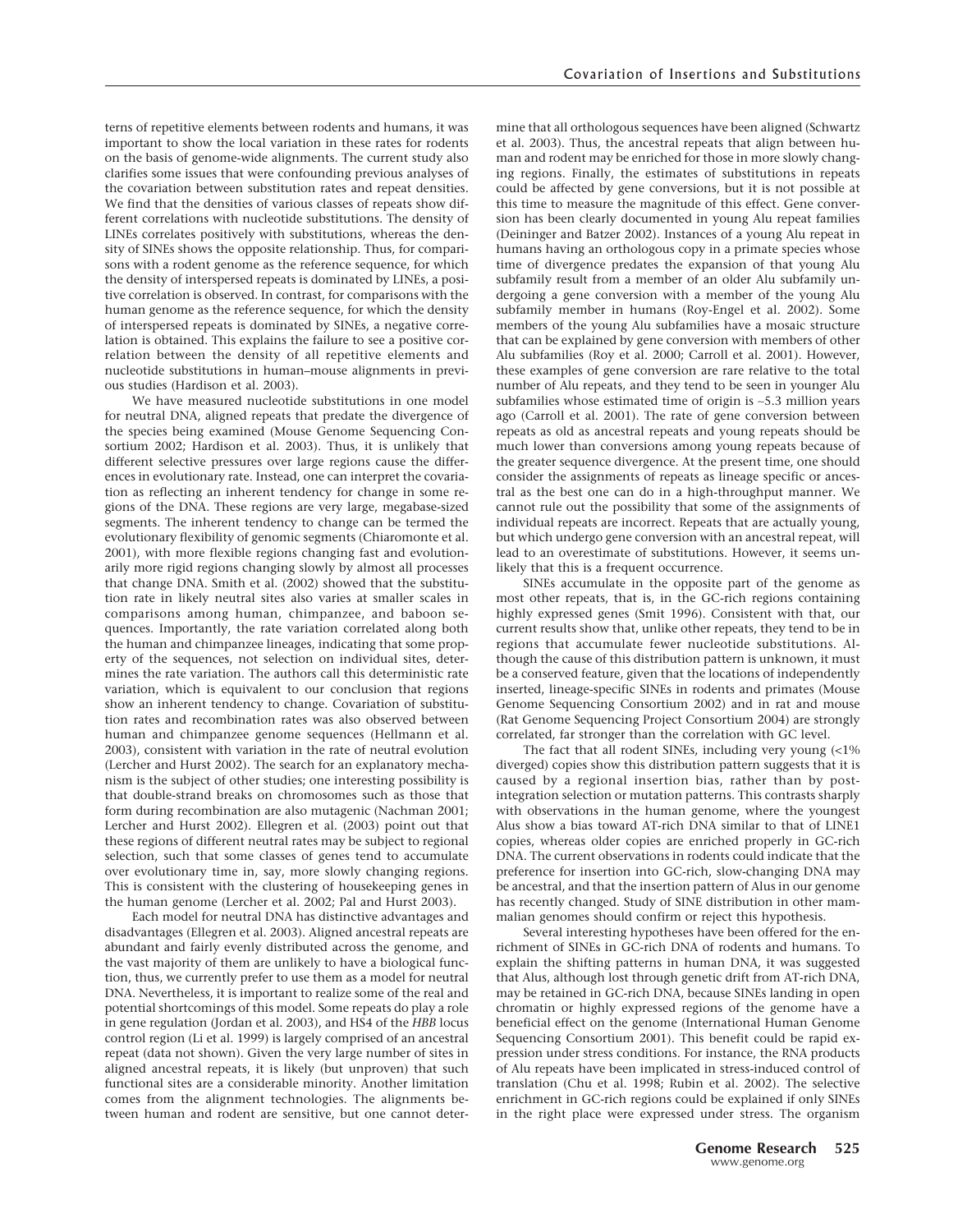would benefit from having a large number of SINEs that can be readily expressed, so that the selection is on the whole (individuals with many Alu copies are healthier) and not on each element, which would constitute a grave genetic load.

A second explanation is that Alu repeats tend to be lost from AT-rich DNA, perhaps because it is advantageous to maintain large AT-rich isochores, but the GC-rich Alu repeats disrupt them. However, other GC-rich repetitive elements do not accumulate in GC-rich DNA, whereas rodent SINEs, which are not particularly GC-rich, are dramatically underrepresented in ATrich DNA.

Alternatively, the prevalence of SINEs in GC-rich DNA may reflect their historical (human and rodent) and current (rodent) regional preference for insertion. However, this leaves several questions to be answered as well. Both SINEs and LINEs tend to insert at staggered breaks that are AT-rich (Jurka 1997), and this and other evidence has led to the model that SINE retrotransposition depends on the reverse transcriptase and integrase encoded by LINE1. The fact that young Alu repeat elements in humans have a similar regional GC insertion preference to that seen for LINE repeats is consistent with the Alu repeats piggybacking on the enzymatic machinery of the LINEs. Recent results show that Alu elements can be transposed in human cells using the LINE enzymatic machinery (Dewannieux et al. 2003).

The apparent change in regional GC insertion preference in human Alus, and the contrast with that of rodent SINEs, raises the question of what enzymatic machinery is being used by rodent repeats. The target-site duplications for all rodent SINEs are identical to those of human Alus and human and rodent LINE1s (data not shown). It is highly likely that the rodent SINEs are using the retrotransposition machinery encoded by LINE1 repeats, thereby explaining the similarity of target sites. Perhaps differences in abundance of the classes of repeats could play a role in explaining the shift in insertion preference. The large number of Alu repeats in human GC-rich DNA may have reached a critical limit, such that additional Alu repeats are detrimental (Batzer and Deininger 2002). Thus, newer copies tend to go to other regions, such as the more AT-rich DNA.

Other explanations for the shift in regional GC preference for SINE insertion may lie in the different demographic histories between rodents and humans. Analysis of the pattern of GC preference for Alu insertion in another primate, such as the chimpanzee, could test this possibility, as chimpanzees have had a less-constricted demographic history than humans.

Further studies are needed to find explanations for the insertion preferences of different classes of retrotransposons and to understand the mechanistic bases for the inherent tendency for genomic regions to change. Even without understanding the molecular bases for these effects, the available quantitative descriptions of these variables, in particular the neutral substitution rate inferred from aligned ancestral repeats, can be used to improve prediction of functional DNA sequences. For example, the local neutral rate is included in calculations that refine estimates of probabilities that a given sequence alignment reflects purifying selection (Mouse Genome Sequencing Consortium 2002). Inclusion of a local neutral rate correction also improves the ability to discriminate alignments in regulatory regions from those in nonfunctional DNA (Kolbe et al. 2004).

# **METHODS**

#### Generating Whole-Genome Two-Way Alignments

The whole-genome alignments were computed on the February 2003 assembly of the mouse (Mouse Genome Sequencing Consortium 2002), the April 2003 assembly of human NCBI Build 34 (produced by the International Human Genome Sequencing Consortium 2001), and the June 2003 assembly (version 3.1) of the rat genome (produced by the Atlas group at Baylor Human Genome Sequencing Center, Rat Genome Sequencing Project Consortium 2004).

Our whole-genome alignment protocol (Schwartz et al. 2003) uses the program BLASTZ in an all-versus-all alignment procedure, allowing any segment of the first sequence (e.g., rat) to align with any segment of the second sequence (e.g., human). Lineage-specific repetitive elements are excluded from the alignment procedure. Because of duplications, more than one segment in the second sequence may align with the same segment in the first sequence, so the program axtBest is used to filter out all but the best alignment within a sliding window of 10 kb. The resulting alignments are not symmetric; hence, divergence measurements must be computed on both sets of alignments (e.g., rat–human and human–rat). For the three mammalian genomes available, six different pairwise alignments were performed.

#### Calculation of Regional GC Preference for Repeats

The regional GC preference for repeats was calculated as the relative frequency of repeats distributed by local GC content. This was computed in four steps. First, the local GC content of a 50-kb window surrounding each repeat, *fGCrep*, was calculated. This is the count of G or C in the 25-kb upstream of a repeat plus the count of G or C in the 25-kb downstream of the repeat, divided by 50 kb. The local GC content for all 50-kb windows, *fGCall*, was also computed. Then, the number of repeats falling in ranges of *fGCrep* was counted, in intervals of 1% *fGCrep* (e.g., from 50% to 51% GC content), and the number of all windows falling in the corresponding ranges of *fGCall* were counted. The relative frequency for the repeats in each GC range is the frequency of repeats in that range of *fGCrep* (count of repeats in a range of *fGCrep* divided by the count of all repeats) divided by frequency of all windows in that GC range (count of windows in a range of *fGCall* divided by the count of all windows). These were computed for each class of repeat, subdivided by the amount of divergence from the consensus sequence.

## Calculation of Substitution and Lineage-Specific Repeat Insertion

The sets of alignments were analyzed to compute the number of mismatches within aligning regions in 1 Mb nonoverlapping windows throughout each genome. From the pairwise alignments, nucleotide substitutions are assigned to the sum of the branches connecting the two species, for example, for rat–human alignments, the substitutions could have occurred on the human, rodent, or rat branch (Fig. 1). Only mismatches (transitions and transversions) were counted; gaps in the alignment were excluded. For mismatches in likely neutral sites, the counts were limited to intervals assigned by RepeatMasker as being repetitive elements present in the  $A<sub>HMR</sub>$  ancestor for human–rodent comparisons, or present in the  $A_{MR}$  ancestor for comparisons between mouse and rat. Windows that contain less than 300,000 sequenced nucleotides or fewer than 400 sites in aligned ancestral repeats were removed from the analysis. The fraction of aligning nucleotides that are in mismatches was corrected for multiple hits at a single site to generate a measure of the nucleotide substitutions per site, using the REV model (Tavare 1986; Yang 1994; Whelan et al. 2001). The average substitution per site in ancestral repeats in a 1-Mb window was computed as the function  $t_{AR}$ . Applying the Jukes-Cantor correction (Jukes and Cantor 1969) gave very similar results.

Individual repetitive elements and their class were determined by RepeatMasker (Smit and Green 1999), and they were assigned to the human, rodent, mouse, or rat branches by RepeatDater. The fraction of each 1-Mb window in a genome occupied by lineage-specific repeats was computed as the function *RepLS*. The fractions of each window occupied by the lineagespecific members of each major family of repeats were also computed (*SineLS*, *LineLS*, and *LtrLS*).